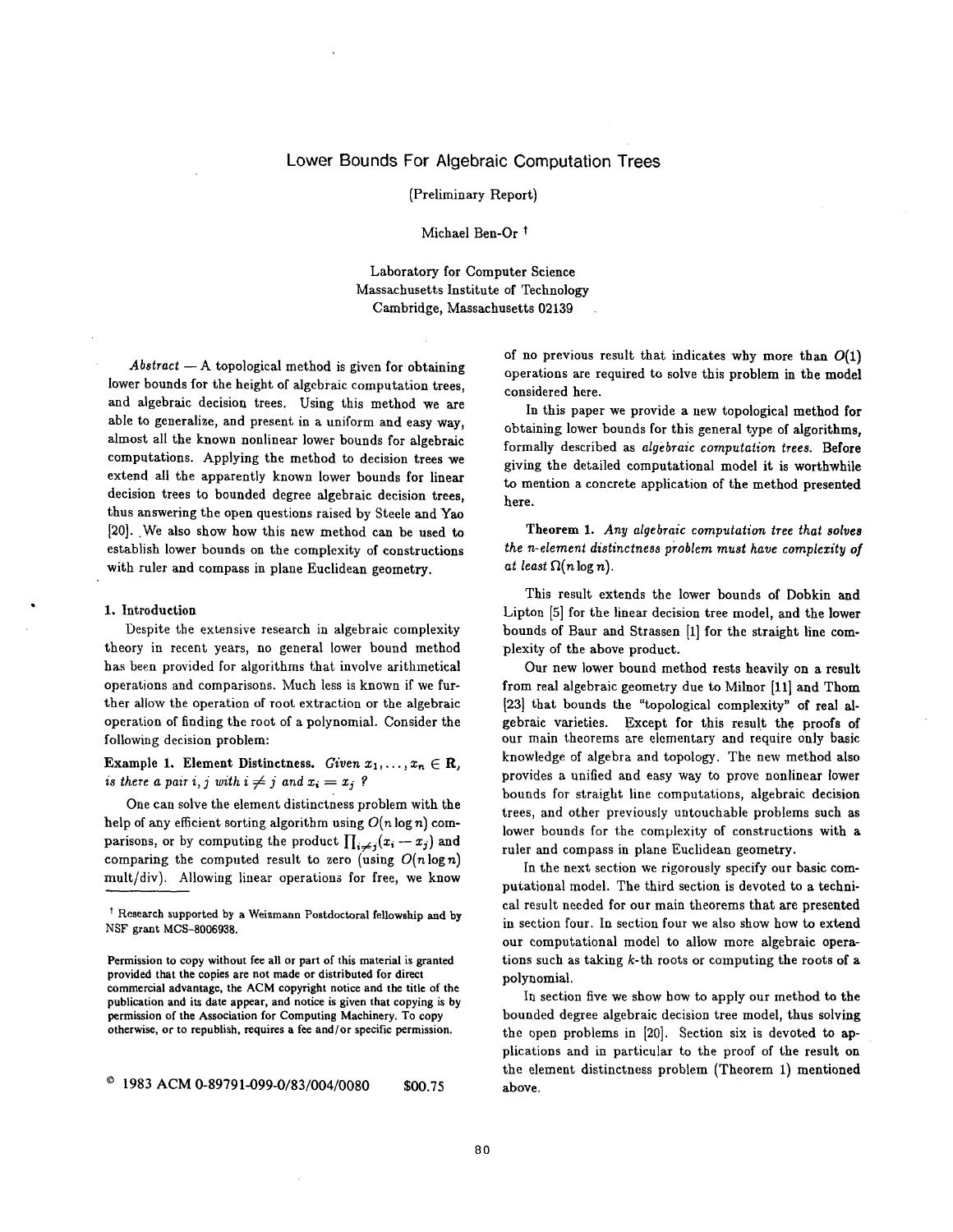In the seventh section we show how to use our lower bound method to prove lower bounds on the number of *ruler and compass* operations for certain plane geometry constructions. This solves the open problem posed by Shamos  $[18]$ .

## 2. The Algebraic Computation Tree Model

Let  $W \subset \mathbb{R}^n$  be any set. The *membership problem* for  $W$  is the following:

Given 
$$
x = (x_1, ..., x_n) \in \mathbb{R}^n
$$
 determine if  $x \in W$ .

In our example 1 we can set,

$$
W=\left\{(x_1,\ldots,x_n)\bigg|\prod_{i\neq j}(x_i-x_j)\neq 0\right\}\subseteq\mathbf{R}^n.
$$

We are interested in obtaining lower bounds on algorithms for solving the membership problem for  $W$  that allow both arithmetic operations and tests. Thus, a step of the computation in our model will be either an *Arithmetic Operation* or a *Test* -- comparing a computed result to zero (i.e.  $>$ , $\geq$ , $=$ ), and branching according to the outcome of the test.

Formally, an *algebraic computation tree* is a binary tree  $T$  with a function that assigns:

 $\bullet$  to any vertex  $v$  with exactly one son (simple vertex) an operational instruction of the form

$$
f_v := f_{v_1} \circ f_{v_2}
$$
 or  $f_v := c \circ f_{v_1}$  or  $f_v := \sqrt{f_{v_1}}$   
where  $v_v$  is an ancestor of  $v$  in the tree  $T$  or  $f$ .

where  $v_i$  is an ancestor of v in the tree T, or  $f_{v_i} \in$  $\{x_1, ..., x_n\}, \, \circ \in \{+, -, \times, /\}, \, \text{and} \, c \in \mathbb{R} \, \text{is a con-}$ stant.

 $\bullet$  to any vertex  $v$  with two sons (branching vertex) a test instruction of the form

$$
f_{v_1} > 0 \quad or \quad f_{v_1} \ge 0 \quad or \quad f_{v_1} = 0
$$

where  $v_1$  is an ancestor of v, or  $f_{v_i} \in \{x_1, \ldots, x_n\}$ . • to any leaf an output *YES* or *NO.* 

Given an input  $x \in \mathbb{R}^n$ , the program traverses a path  $P(x)$  in the tree T down from the root. At each simple vertex the arithmetical operation is performed, and at each branching vertex a branching is made according to the test at the vertex. When a leaf is reached the answer *YES* or  $NO$  is returned. We say that "x passes through a vertex  $v$ " if v is on the path  $P(x)$ . We require that if an input x passes through a vertex v with a division instruction  $f_v := f_{v_1}/f_{v_2}$ that  $f_{v_2}(x) \neq 0$ , and if  $f_v := \sqrt{f_{v_1}}$  that  $f_{v_1}(x) \geq 0$ .

We say that the computation tree  $T$  solves the membership problem for  $W$  if the answer returned is correct for every input  $x \in \mathbb{R}^n$ . Let  $cost(x, T)$  denote the number of vertices that x passes through. The complexity of  $T$ ,  $C(T)$ , is given by the maximum of  $cost(x, T)$  for any x.

Now let  $C(W)$  be the minimum  $C(T)$  for any algebraic computation tree  $T$  that solves the membership problem for W. The lower bound on *C(W)* derived by our method will depend heavily on the topology of W. For this purpose we derive in the next section upper bounds on the topological complexity of sets defined by polynomial equalities and inequalities.

#### 3. Counting **Connected Components**

Let  $V \subseteq \mathbb{R}^n$  be a set defined by the following polynomial equations

$$
q_1(x_1,...,x_n) = 0,..., q_m(x_1,...,x_n) = 0,
$$
  
\n
$$
p_1(x_1,...,x_n) > 0,..., p_s(x_1,...,x_n) > 0,
$$
 (I)  
\n
$$
p_{s+1}(x_1,...,x_n) \ge 0,..., p_h(x_1,...,x_n) \ge 0.
$$

where  $q_i, p_j \in \mathbb{R}[x_1, \ldots, x_n]$ , and  $d = \max\{2, \deg q_i, \deg p_j\}.$ 

Denote by  $\#V$  the number of connected components V has. For any integers *n, h, d* we put

$$
\beta_d(n,h) = \max\{\#V \mid V \subseteq \mathbb{R}^n \text{ is defined by } (I)\}.
$$

Note that we do not bound the number of polynomial equalities defining V in the definition of  $\beta_d(n, h)$ , but merely bound their degree and the number of inequalities.

Proving upper bounds on  $\beta_d(n, h)$  is apparently not an easy matter. Fortunately, we can easily reduce the problem to a similar problem about algebraic varieties (defined by polynomial equalities) for which we can apply the known results of Milnor  $[11]$  and Thom  $[23]$ .

**Theorem 2.** For  $d \geq 2$ ,

$$
\beta_d(n,h) \leq d(2d-1)^{n+h-1}
$$

*Proof.* Let  $V \subset \mathbb{R}^n$  be a set defined by (I). #V is certainly finite (see  $[12]$ ), so pick a base point in every connected component of V. Let  $v_1, \ldots, v_r \in V$  be these points, where  $r = #V$ , and set

$$
\epsilon = \min\{p_i(v_j) \mid i = 1...s, \quad j = 1...r\}.
$$

Since all the  $v_i$  are in V we know that  $\epsilon > 0$ . Let

$$
V_{\epsilon} = \left\{ \mathbf{x} \in \mathbf{R}^{n} \middle| \begin{array}{l} q_{1}(\mathbf{x}) = 0, \ldots, q_{m}(\mathbf{x}) = 0, \\ p_{1}(\mathbf{x}) \geq \epsilon, \ldots, p_{s}(\mathbf{x}) \geq \epsilon, \\ p_{s+1}(\mathbf{x}) \geq 0, \ldots, q_{h}(\mathbf{x}) \geq 0. \end{array} \right\}
$$

then  $V_{\epsilon} \subseteq V$ , and  $v_j \in V_{\epsilon}$  for all j. All the  $v_j$  must be in distinct connected components of  $V_{\epsilon}$ , because  $V_{\epsilon} \subseteq V$ , thus  $\#V \leq \#V_{\epsilon}$ . Now let W be the set of all solutions  $(x_1,...,x_n, y_1,...,y_h) \in \mathbb{R}^{n+h}$  to the system

$$
q_1(x_1,...,x_n) = 0, \dots, q_m(x_1,...,x_n) = 0
$$
  
\n
$$
p_1(x_1,...,x_n) = y_1^2 + \epsilon, \dots, p_s(x_1,...,x_n) = y_s^2 + \epsilon
$$
  
\n
$$
p_{s+1}(x_1,...,x_n) = y_{s+1}^2, \dots, p_h(x_1,...,x_n) = y_h^2
$$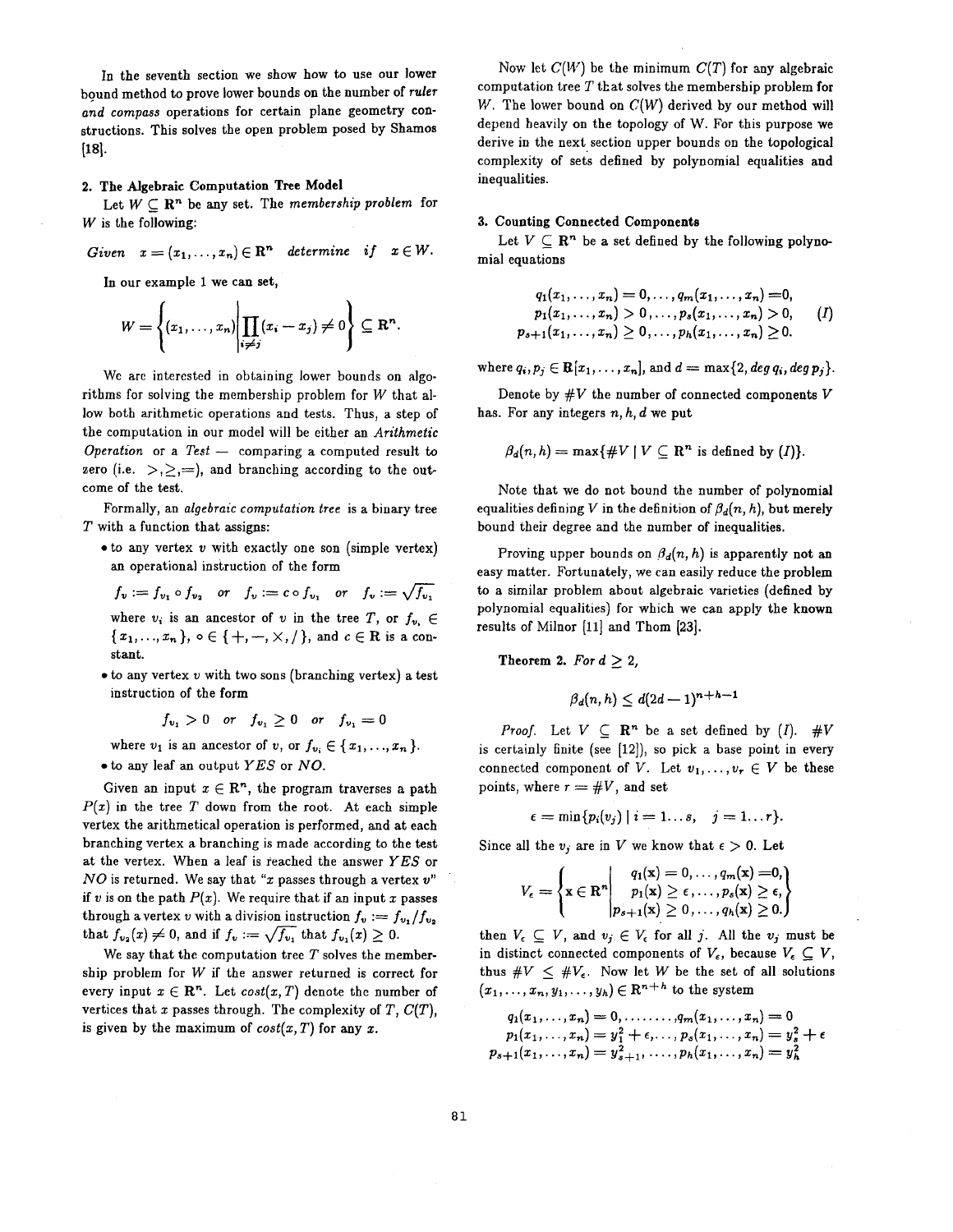and let  $\pi: \mathbb{R}^{n+h} \longrightarrow \mathbb{R}^n$  be the projection

 $\pi(x_1,\ldots,x_n,y_1,\ldots,y_h) = (x_1,\ldots,x_n).$  The function  $\pi|_W$ is continuous and  $\pi(W) = V_{\epsilon}$ , so clearly  $\#V_{\epsilon} \leq \#W$ .

Since  $W \subseteq \mathbb{R}^{n+h}$  is an algebraic variety defined by polynomials of degree  $\leq d$ , we can apply a theorem of Milnor [11, Theorem 2] to bound its number of connected components. Thus

$$
\#V \leq \#V_{\epsilon} \leq \#W \leq d(2d-1)^{n+h-1}.
$$

**Remark:** Milnor [11, Theorem 3] proves that  $\beta_d(n, h) =$  $O((dh)^n)$  which is asymptotically better when h tends to infinity but this bound is not useful here.

## **4. The Main Theorem**

Now we are prepared to prove our main theorems that establish the connection between the complexity of the membership problem for W and its topological complexity.

**Theorem 3.** Let  $W \subset \mathbb{R}^n$  be any set, and let T be a *computation tree that solves the membership problem for W. If N is the number of disjoint connected components of W, and*  $h = C(T)$ *, then* 

$$
2^h3^{n+h} \geq N.
$$

*Proof.* Let  $\pi = (v_1, \ldots, v_t)$ ,  $t \leq h$ , be a path from the root  $r = v_1$  of T to a leaf  $l = v_t$  with the answer *YES*, and let V be the set of inputs  $x \in \mathbb{R}^n$  leading to l. We now use the elegant method of reducing the constraints degree by adding new variables (see [14]). Traversing the tree down from the root to l, we set a system of equations  $\Gamma$  according to the operations (or tests) on the vertices of the path  $\pi$ , by the following rules:

Operation

\n
$$
f_{v_i} := f_{v_j} \pm f_{v_k}
$$
\n
$$
f_{v_i} := f_{v_j} \pm f_{v_k}
$$
\n
$$
f_{v_i} := f_{v_j} \times f_{v_k}
$$
\n
$$
f_{v_i} := f_{v_j} / f_{v_k}
$$
\n
$$
f_{v_i} := \sqrt{f_{v_j}}
$$
\n
$$
f_{v_i} := \sqrt{f_{v_j}}
$$
\n
$$
f_{v_i} = f_{v_j}
$$
\n
$$
f_{v_i}^2 = f_{v_j}
$$

and if  $v_i$  is a branching vertex with a test

$$
f_{v_j} > 0 \quad or \quad f_{v_j} \ge 0 \quad or \quad f_{v_j} = 0
$$

then add this equation to  $\Gamma$  if it should be satisfied, and add the negated equation

$$
-f_{v_j} \geq 0 \quad or \quad -f_{v_j} > 0 \quad or \quad f_{v_i}f_{v_j} - 1 = 0
$$

accordingly otherwise.

Let  $f_{u_1}, \ldots, f_{u_r}$  be the set of new variables in  $\Gamma$ , and let s be the number of inequalities in  $\Gamma$ . Then  $r + s \leq t$ , since each step adds at most one new variable or one inequality. Let U be the set of solutions  $(x_1,...,x_n,f_{u_1},...,f_{u_r}) \in$  $\mathbb{R}^{n+r}$  to the system  $\Gamma$ . It is easily seen that the projection

of  $U$  on the x coordinate is exactly  $V$  so by the same argument given in the proof of theorem 2, we have  $\#V \leq$ #U. Since the degree of  $\Gamma$  is  $\leq 2$ , we know by theorem 2 that

$$
\#V \leq \#U \leq \beta_2(n+r,s) \leq 2 \cdot 3^{n+r+s-1} \leq 3^{n+h}
$$

Since each leaf of  $T$  is correctly labeled, each connected component of V must be completely contained in some connected component of W. Since the number of leaves of  $T \n\leq 2^h$ , and each leaf has at most  $3^{n+h}$  connected components, we have  $2^h3^{n+h} > N$ .

From theorem 3 we immediately have

**Theorem 4.** For any  $W \subset \mathbb{R}^n$ ,

$$
C(W) \ge \frac{\log N}{1 + \log 3} - \frac{\log 3}{1 + \log 3} n \approx 0.38 \log N - 0.61 n
$$

 $where N = max\{\#W, \#(\mathbb{R}^n - W)\}.$ 

Examining the proof of theorem 3, one can see that all we need for the proof to work is that the degree of  $\Gamma$  will not be higher than 2. Thus we can allow linear operations for free and count only  $\times$  ,  $/$  ,  $\sqrt{\phantom{a}}$  operations and comparisons. Moreover, we can allow any bilinear operation on precomputed results and count it as one operation since this still gives an equation of degree 2.

Using the same type of argument, we can allow the operation of taking  $k$ -th roots and handle it in the following way: Let

$$
s_0:=y, s_1=s_0^2,\ldots,s_t:=s_i\cdot s_j
$$

be a straight line computation of  $y^k$  of minimal length. On encountering the operation

$$
f_{v_i} := (f_{v_j})^{\frac{1}{k}}
$$
  
we add to  $\Gamma$  the set of equations (of degree  $\leq 2$ )

$$
s_0 = f_{v_i}, s_1 = s_0^2, \ldots, f_{v_j} = s_i \cdot s_j
$$

which introduces t new variables. Thus the cost of this operation should be  $t$ . More generally we can allow the algebraic operation of taking roots of a polynomial (of any degree) at the cost of evaluating this polynomial at a given point.

Formally we associate with each operation a *cost.* Thus addition, subtraction, and multiplication by constants have cost 0, multiplication, division, taking square roots, any bilinear operation and comparisons all have cost 1, taking  $k$ -th roots costs  $O(\log k)$ , and solving a polynomial has the cost of the complexity of evaluating it at a given point.

Let  $T$  be a computation tree (with or without the new operations), and let  $M(x, T)$  denote the sum of the costs of the operations along the path  $P(x)$ . The multiplicative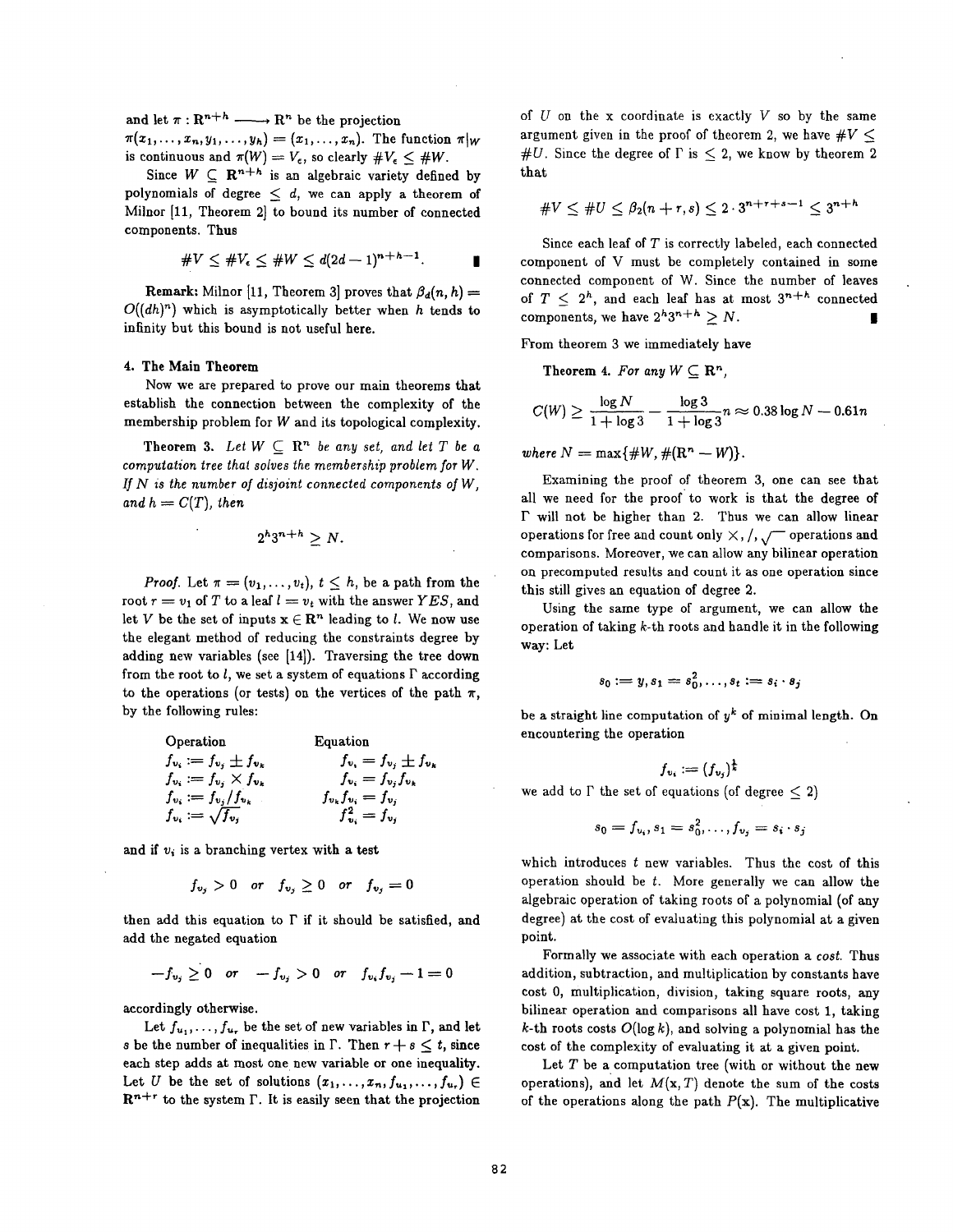complexity of *T*,  $M(T)$ , is the maximum of  $M(x, T)$  for any  $x \in \mathbb{R}^n$ , and the (multiplicative) complexity of W,  $M(W)$ . is the minimum  $M(T)$  for any algebraic computation tree that solves the membership problem for W.

**Theorem 5.** For any  $W \subset \mathbb{R}^n$ ,

$$
M(W) = \Omega(\log N - n)
$$

*where*  $N = \max\{ \#W, \#(\mathbb{R}^n - W) \}.$ 

Since our method applies to computations with real numbers we can easily extend our lower bound technique to computations with complex numbers by representing the complex number *z* as  $x + iy$ , with  $x, y \in \mathbb{R}$ . This way, multiplication is represented by two bilinear operations. Let  $Re(z)$  and  $Im(z)$  denote the real and imaginary parts of the complex number z.

**Theorem 6.** *Let*  $W \subseteq C^n$  *be any set, and let*  $T$  *be an algebraic computation tree that solves the membership problem for W, using the functions Re,Ira with cost 0 and comparisons on real numbers with cost 1, then* 

$$
M(T) = \Omega(\log N - n)
$$

*where*  $N = \max\{ \#W, \#(\mathbb{C}^n - W) \}.$ 

By continuity arguments we can extend our method to deal also with the rational numbers.

**Theorem 7.** Let  $W \subseteq \mathbf{Q}^n$  be any set, and let T be a *computation tree that solves the membership problem for W. Then* 

$$
M(T) = O(\log N - n)
$$

where N is the number of connected components of  $\overline{W}$  in  $\mathbb{R}^n$ *with non null interior.* 

#### **5. The Decision Tree Model**

Another model of computation used to prove worstcase lower bounds is the decision tree model. Although this model is less interesting from the computational point of view, many worst-ease lower bounds have been proved for this model. In this model algorithms are presented as trees, in which every vertex of the tree has the form of a comparison

$$
f(\mathit{inputs}) : 0
$$

where  $f$  is some function from a class of allowed functions.

For *linear* decision trees several powerful techniques are known (e.g. Reingold [15], Dobkin [3], Dobkin and Lipton **[4,5], Yao [24], and Yao and Rivest [26]). Less is known**  on *algebraic* decision trees, and the results of Rabin [13], Steele and Yao [20], and Jaromczyk [8,9], fail to give nonlinear lower bounds for some of the problems discussed here. Following Steele and Yao [20], we define:

*A d-th order decision tree T* for testing if  $x \in W \subset \mathbb{R}^n$ , is a decision tree where the functions allowed are polynomials of degree at most  $d$ , each leaf of  $T$  contains the answer *YES* or *NO*, and for any  $x \in \mathbb{R}^n$ , *T* decides correctly if  $\mathbf{x} \in W$ . Denote by  $C_d(W)$  the minimum height for any d-th order decision tree for the set W.

Theorem 8. Let  $W \subseteq \mathbb{R}^n$  be any set, and let T be a *d-th order algebraic decision tree that solves the membership problem for W. If N is the number of disjoint connected components of W, and h is the height of T, then* 

$$
2^{h} \beta_{d}(n,h) \geq N.
$$

*Thus for fixed d,*  $C_d(W) = \Omega(\log N - n)$ .

#### **6. Applications**

As a first example to the strength of our method let us return to our example 1, the element distinctness problem. It is easy to see that for the W defined in section 2,  $\#W =$ n!, since each region

$$
\{(x_1,\ldots,x_n)\mid x_{\sigma(1)}
$$

is a maximal connected component of  $W$  for each permutation  $\sigma$ . Thus by theorems 4, 5 and 8 we have that  $C(W)$ ,  $M(W)$ , and  $C_d(W)$  are all at least  $\Omega(n \log n)$ .

Example 2. Set Equality and Inclusion. *Given two sets*   $A = \{x_1, \ldots, x_n\}, B = \{y_1, \ldots, y_n\},$  determine whether or *not* (a)  $A = B$ , or (b)  $A \subseteq B$ .

Any computation tree that solves any of these problems will correctly decide the case when  $B = \{1, 2, ..., n\}$ . Now for problem (a) set

$$
W_a = \{(\sigma(1), \sigma(2), \ldots, \sigma(n)) \mid \sigma \in S_n\}.
$$

Since W contains n! distinct points  $\#W = n!$ . Thus  $C(W_a)$ ,  $M(W_a)$ ,  $C_d(W_a) = \Omega(n \log n)$ .

For problem (b) set

$$
W_b = \{(x_1, \ldots, x_n) \mid \{x_1, \ldots, x_n\} \subseteq \{1, 2, \ldots, n\}\}.
$$

 $\#W = n^n$  so again  $C(W_b)$ ,  $M(W_b)$ ,  $C_d(W_b) = \Omega(n \log n)$ .

Example 3, Set Disjointness. *Given two sets A =*   ${x_1,...,x_n}$  and  $B = {y_1,...,y_n}$ , determine whether or *not*  $A \cap B = \emptyset$ .

For this problem set

$$
W = \left\{ (x_1, \ldots, x_n, y_1, \ldots, y_n) \middle| \prod_{i,j} (x_i - y_j) \neq 0 \right\}
$$

It is easy to see that  $\#W \geq (n!)^2$ , so again we know that  $C(W)$ ,  $M(W)$ ,  $C_d(W) = \Omega(n \log n)$ .

These lower bounds extend the lower bounds under the linear decision model due to Reingold [15].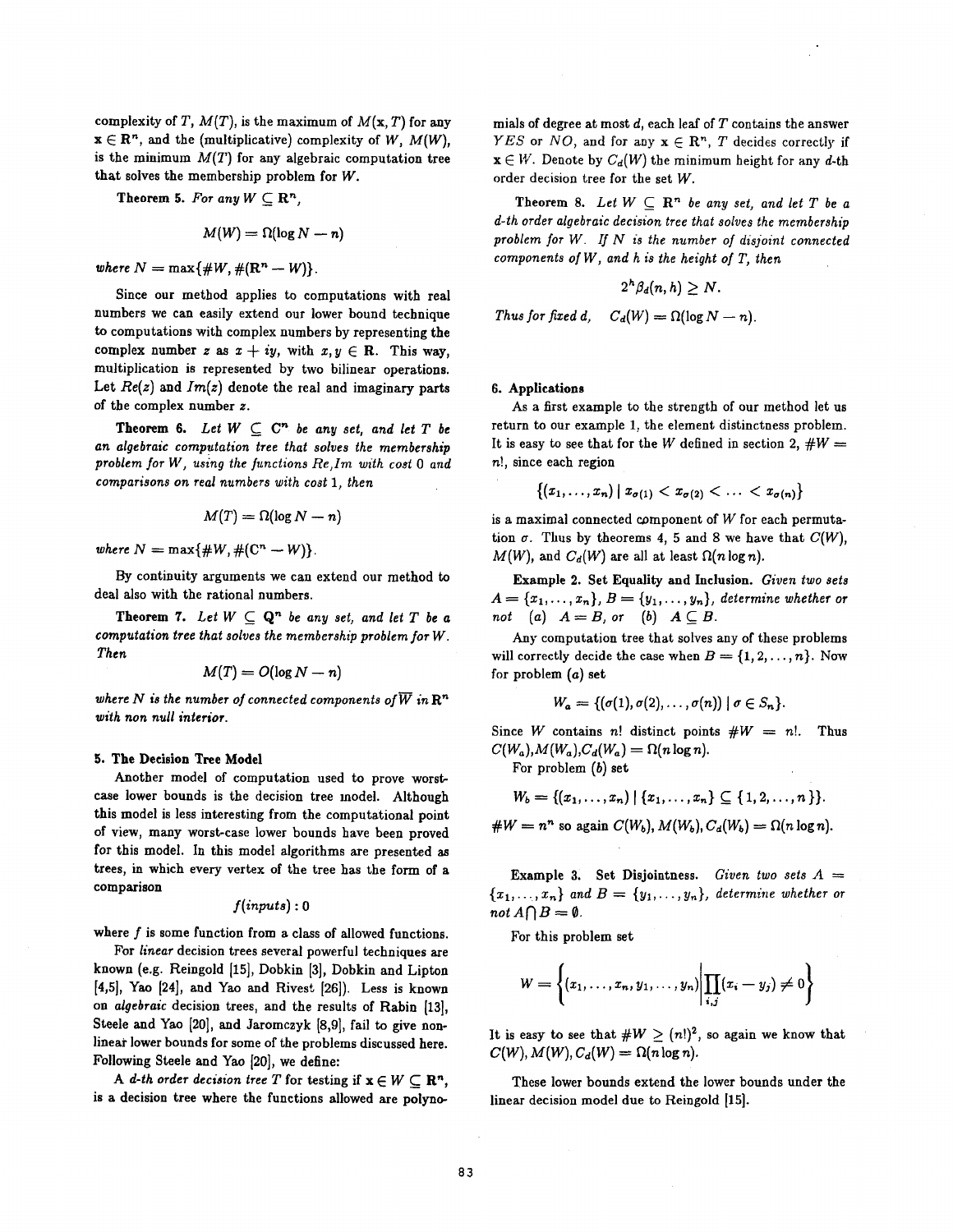Example 4. The Measure problem. *Given a list of 2n real (or rational) numbers*  $a_1, \ldots, a_n$  and  $b_1, \ldots, b_n$ , com*pute the measure of*  $\bigcup_i [a_i, b_i]$ .

Any algorithm that solves the measure problem can be used to decide whether

$$
\bigcup_i [x_i, x_i + \epsilon] = n\epsilon
$$

for any  $x_1, \ldots, x_n \in \mathbb{R}$  and  $\epsilon > 0$ . For this problem set

$$
W = \{(x_1, \ldots, x_n) \mid |x_i - x_j| \geq \epsilon \text{ for all } i \neq j\}.
$$

Again  $\#W = n!$ , thus  $C(W)$ ,  $M(W)$ ,  $C_d(W) = \Omega(n \log n)$ . This extends the lower bound under the linear decision tree model due to Fredman and Weide [6].

Example 5. Extreme Points. *Given n points in the plane*  does the convex hull formed by them possess n vertices?

It has been shown by Steele and Yao [20], that this set  $W \subset \mathbb{R}^{2n}$  satisfies  $\#W \geq (n-1)!$ , thus  $C(W), M(W)$ ,  $C_d(W) = \Omega(n \log n)$ . This generalizes the result of Yao [25] where he showed that  $C_2(W) = \Omega(n \log n)$ .

Example 6(a). The Knapsack Problem. *Given real numbers*  $x_1, \ldots, x_n$ , decide if there exists some subset  $S \subseteq$  $\{1, 2, ..., n\}$  *such that*  $\sum_{i \in S} x_i = 1$ .

In this case,

$$
W = \left\{ (x_1, \ldots, x_n) \middle| \prod_{S} (\sum_{i \in S} x_i - 1) \neq 0 \right\}
$$

It was shown in Dobkin and Lipton [4] that  $\#W \geq 2^{n^2/2}$ , thus  $C(W)$ ,  $M(W)$ ,  $C_d(W) = \Omega(n^2)$ .

Example 6(b). The  $\epsilon$ -Approximation Knapsack Problem. *Given real (or rational) numbers*  $x_1, \ldots, x_n$  and  $\epsilon > 0$ , *decide if there exists some subset*  $S \subseteq \{1, 2, ..., n\}$  *such that* 

$$
|\sum_{i\in S} x_i-1|<\epsilon
$$

For any  $\epsilon > 0$ , define

$$
W_{\epsilon} = \left\{ (x_1, \ldots, x_n) \middle| \sum_{i \in S} x_i - 1 \middle| > \epsilon \quad \text{for all} \quad S \right\}
$$

If  $\epsilon$  is small enough  $#W_{\epsilon} = #W_0 \geq 2^{n^2/2}$ , thus any algorithm for our problem must have complexity  $\Omega(n^2)$ .

Examples 6 (a) and (b) extend the results under the bounded degree algebraic decision tree model due to Steele and Yao [20].

Example 7. Sign of an Ordering Permutation. *Given*   $x_1, \ldots, x_n \in \mathbb{R}$ , is there a permutation of odd parity that *orders the* zi ?

The set defined by this problem is connected but we can derive lower bounds by looking at its complement. Define

$$
W = \{(x_1, \ldots, x_n) \mid x_{\sigma(1)} < \cdots < x_{\sigma(n)} \text{ for some } \sigma \in A_n\}
$$

Once again  $\#W = n!/2$  so any algorithm for this problem has complexity  $\Omega(n \log n)$ .

Example 8. Symmetric Functions. *Given*  $x_1, \ldots, x_n \in \mathbb{R}$ , *Compute the elementary symmetric functions* 

$$
\sigma_1(x_1,\ldots,x_n),\ldots,\sigma_n(x_1,\ldots,x_n).
$$

Let  $a_i = \sigma_i(1, 2, ..., n)$ . Any algorithm that computes the elementary symmetric function can be used to test, using n more steps, whether  $\sigma_i(x_1,..., x_n) = a_i$  for all i. Since this is true if and only if  $\{x_1, \ldots, x_n\}$  =  $\{1,\ldots,n\}$ , we know from example 2 that the algorithm requires  $\Omega(n \log n)$  steps. This extends the result due to Strassen [21], since checking whether  $\sigma_i(\mathbf{x}) = a_i$  may actually be easier than computing the values of  $\sigma_i(\mathbf{x})$ .

Example 9. Discriminant. *Given*  $x_1, \ldots, x_n \in \mathbb{R}$ , com*pute the discriminant*  $\prod_{i \neq j} (x_i - x_j)$ .

Any algorithm for this problem can, in one more step, test if the discriminant  $\neq 0$ , and this happens if and only if all the  $x_i$  are distinct. So by example 1 the algorithm must make  $\Omega(n \log n)$  steps. This extends the result due to Baur and Strassen [1].

Example 10. Resultant. *Given*  $x_1, \ldots, x_n, y_1, \ldots, y_n \in \mathbb{R}$ , *compute the resultant*  $\prod_{i,j}(x_i - y_j)$ .

Any algorithm for this problem can, in one more step, test if the resultant  $\neq$  0, and this happens if and only if the sets  $\{x_i\}$  and  $\{y_i\}$  are disjoint. So by example 3 the algorithm must make  $\Omega(n \log n)$  steps. This extends another result due to Baur and Strassen [1].

Example 11. Interpolation polynomial. *Given*  $(x_1, y_1)$ ,  $\dots, (x_n, y_n) \in R^2$ , compute the unique interpolating polyno*mial through those points.* 

One can prove an  $\Omega(n \log n)$  lower bound for this problem by reducing the problem to the symmetric function computation, because the coefficients of the interpolation polynomial through the points

$$
(x_1,0),(x_2,0),\ldots,(x_n,0),(0,\pm x_1x_2\cdots x_n)
$$

are the elementary symmetric functions of  $x_1, \ldots, x_n$ .

**To show how to prove this directly by our method we**  note that even if we restrict the input to satisfy  $x_1 < \cdots <$  $x_n$ , a straight line algorithm that correctly computes the coefficients of the interpolating polynomial for this type of input must give the correct answers even when the  $x_i$ are any complex numbers because of analytic continuation. In particular the algorithm gives the correct answers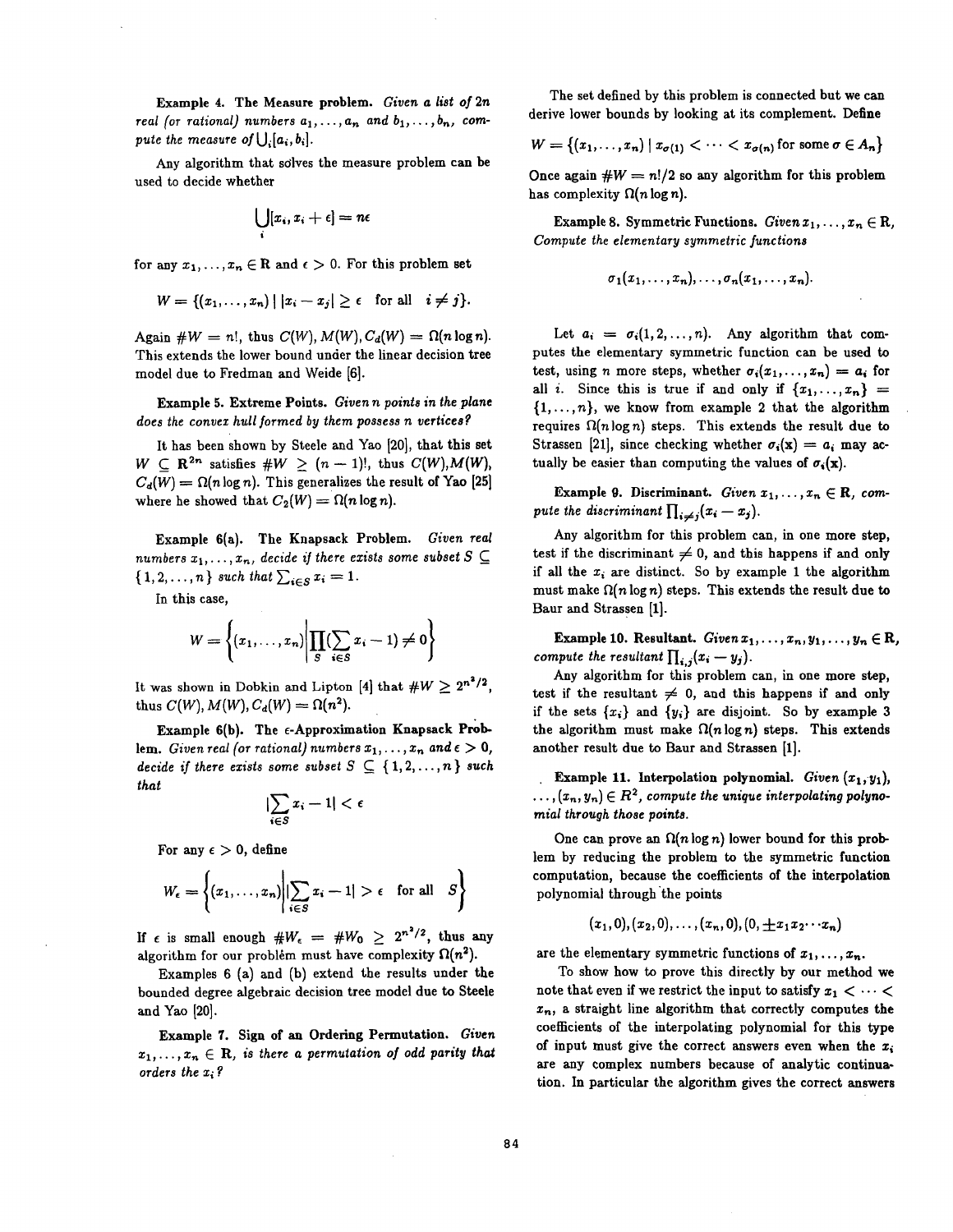when the  $x_i$  are not ordered. Let  $p(t) = a_{n-1}t^{n-1} + q$  $\cdots$  +  $a_0$  be the interpolation polynomial through the points  $(1, 2), (2, -2), \ldots, (n, \pm 2)$  and let

$$
W = \left\{ (x_1, y_1, \ldots, x_n, y_n) \middle| \begin{matrix} y_i^2 = 1 & \text{and the interpolation} \\ \text{polynomial} = p(t) \end{matrix} \right\}
$$

Since  $p(t) = \pm 1$  has  $n-1$  distinct real roots it is easy to see that W contains  $(2n-2)!/(n-2)!$  distinct points. Since any algorithm that computes the interpolation polynomial can be used, with  $n$  more steps, to recognize  $W$  it must require  $\Omega(n \log n)$  arithmetical operations. This extends another result due to Strassen [21].

**Example 12.** Sum of Powers. *Given*  $z_1, \ldots, z_n \in \mathbb{C}$ , *compute the sum*  $z_1^k + \cdots + z_n^k$ .

let 
$$
z_i = x_i + y_i
$$
, and set  
\n
$$
W = \begin{cases} (z_1, ..., z_n) \in \mathbb{C}^n \Big| \begin{matrix} z_1^k + \cdots + z_n^k = n \\ \text{and} \quad x_i^2 + y_i^2 = 1 \end{matrix} \end{cases}
$$

An algorithm to compute our function can be used with  $O(n)$  more steps to solve the membership problem for W. It is easy to see that  $(z_1, \ldots, z_n) \in W$  if and only if all the  $z_i$  are k-th roots of unity, so W contains  $k^n$  discrete points. Since  $\#W = k^n$  the complexity of the algorithms is  $\Omega(n \log k)$ . This extends another result due to Baur and Strassen [1], and the results of Schnorr [17].

Example 13. Integer parts. *Given*  $x_1, \ldots, x_n \in [0, M]$ , *compute the sum*  $[x_1] + \cdots + [x_n]$ , where  $[x]$  *is the integer part of x.* 

Let

$$
W = \left\{ (x_1, \ldots, x_n) \middle| \begin{bmatrix} x_1 \end{bmatrix} + \cdots + \begin{bmatrix} x_n \end{bmatrix} = x_1 + \cdots + x_n \right\}
$$
 and  $0 \le x_i \le M$ 

Any algorithm for our problem can solve the membership problem for W using  $O(n)$  more steps.  $\#W = (M + 1)^n$ , so the algorithm has complexity  $\Omega(n \log M)$ . This extends the result of Schmitt [17] where he showed that computing the integer part of x requires  $\Omega(\log M)$  operations.

**Remark:** All the above lower bounds are tight (up to constant factors) except for examples 6(a) and (b) where the best upper bound is  $O(n^4 \log n)$ , a recent result due to Meyer anf der Heide (these proceedings).

### 7. Constructions in Euclidean **geometry**

The questions of constructibility by the Euclidean ruler and compass (such as trisecting an angle) were raised in ancient times by the Greek mathematicians. With the advent of Galois theory in the early nineteenth century a complete characterization of those problems solvable with ruler and compass became available. Hilbert, in his *Foundations of Geometry* [7], explains how to reduce the construetibility problem to an algebraic problem. By introducing a coordinate system in the plane, he shows how the elementary geometric operations correspond with the operations of addition, subtraction, multiplication, division, and square root extraction.

While elegant and simple constructions were always regarded as desirable, the first systematic study of the complexity of Euclidean constructions was undertaken only early in this century by Lemoine [10]. His work is the only known attempt to count operations in geometry, but he was unable to prove any lower bounds.

More recently Shamos in his work on computational -geometry [18] studied a number of fundamental problems in this area, and was able to give upper and lower bounds for problems involving set of points, lines, and polygons in the plane. The lower bounds in Shamos's work were all under the linear decision tree model and were proved by reduction to some of the problems we gave above. Since our algebraic computation tree model can handle the operation of taking square roots most of the lower bounds from Shamos's work can be extended to lower bounds on the complexity of solving the problems with the aid of a ruler and compass.

We allow the following elementary operations:

- 1. Drawing a line through two points.
- 2. Drawing a circle (with or without a given radius).
- 3. Intersecting a circle/line with a circle/line.
- 4. Determine whether a point is on the right/left side or on a directed line.
- 5. Determine whether a point is in/out or on a circle.

Thus for example we can prove

**Theorem** 9. *Any algorithm using the above elementary operation that solves the Extreme Points problem (example 5) has worst-case complexity of at least fl(nlogn) operations.* 

**Theorem** 10. *Any algorithm that determines for any*   $n+1$  given points,  $P_0, \ldots, P_n$ , whether  $P_0$  is colinear with *any two other points has worst-case complexity of*  $\Omega(n \log n)$ *elementary operations.* 

Other lower bounds for the problems mentioned in [19] can be proved as well.

#### **8. Remarks**

1. Since our lower bound theorems are based on [11,23] it is worthwhile noting that the bounds provided by Miinor and Thom actually bound the sum of the betti numbers of algebraic varieties and not only the number of connected components. Thus it may be possible to use the dimension of the higher cohomology groups to establish lower bounds on straight line computations.

2. In some of the applications in section 6 we can easily extend the lower bound to the average case complexity. Thus for example we can prove: